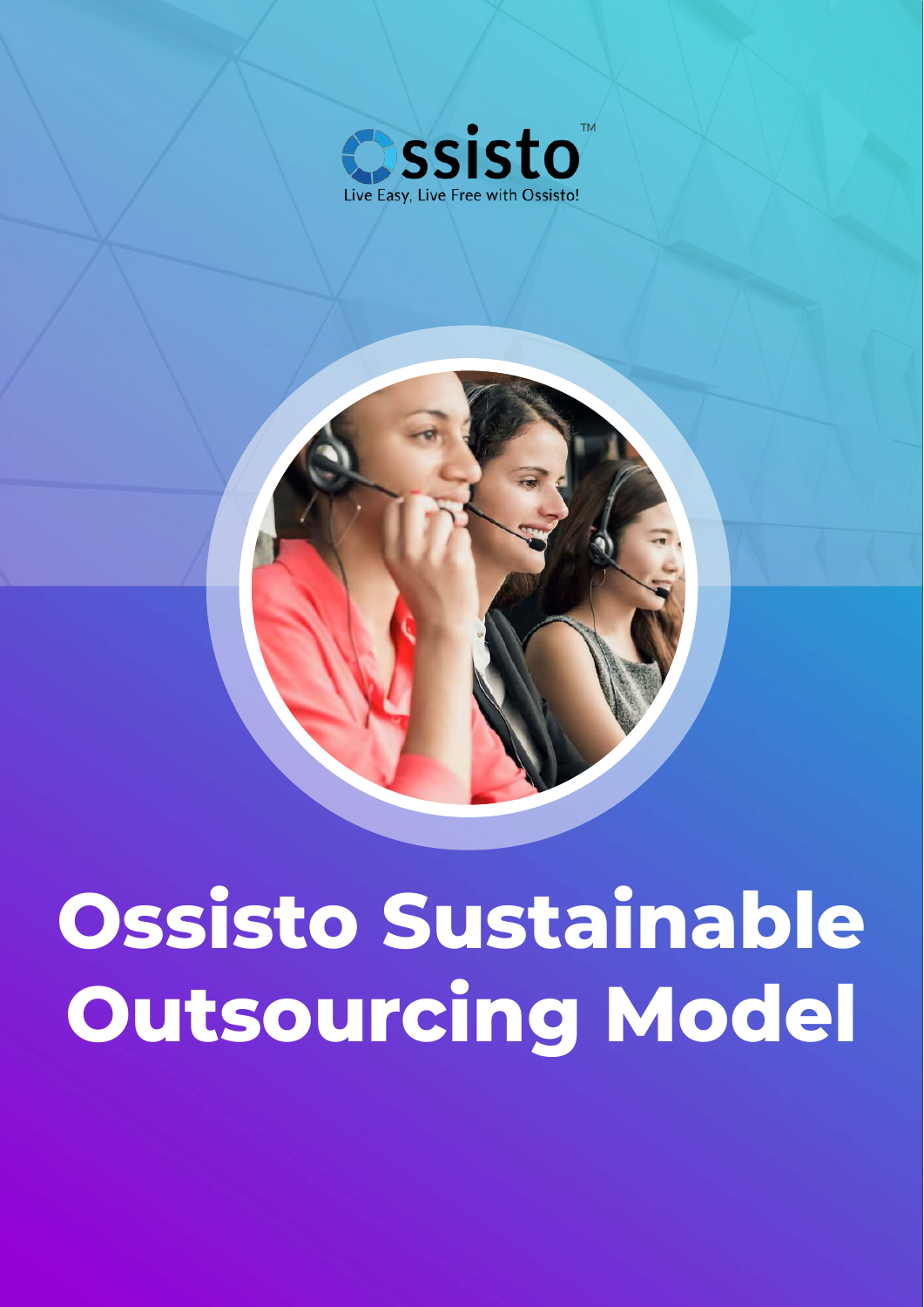

# **Contents**

| Some of the communicative aspects that Ossisto professions don't appreciate12 |
|-------------------------------------------------------------------------------|
|                                                                               |
|                                                                               |
|                                                                               |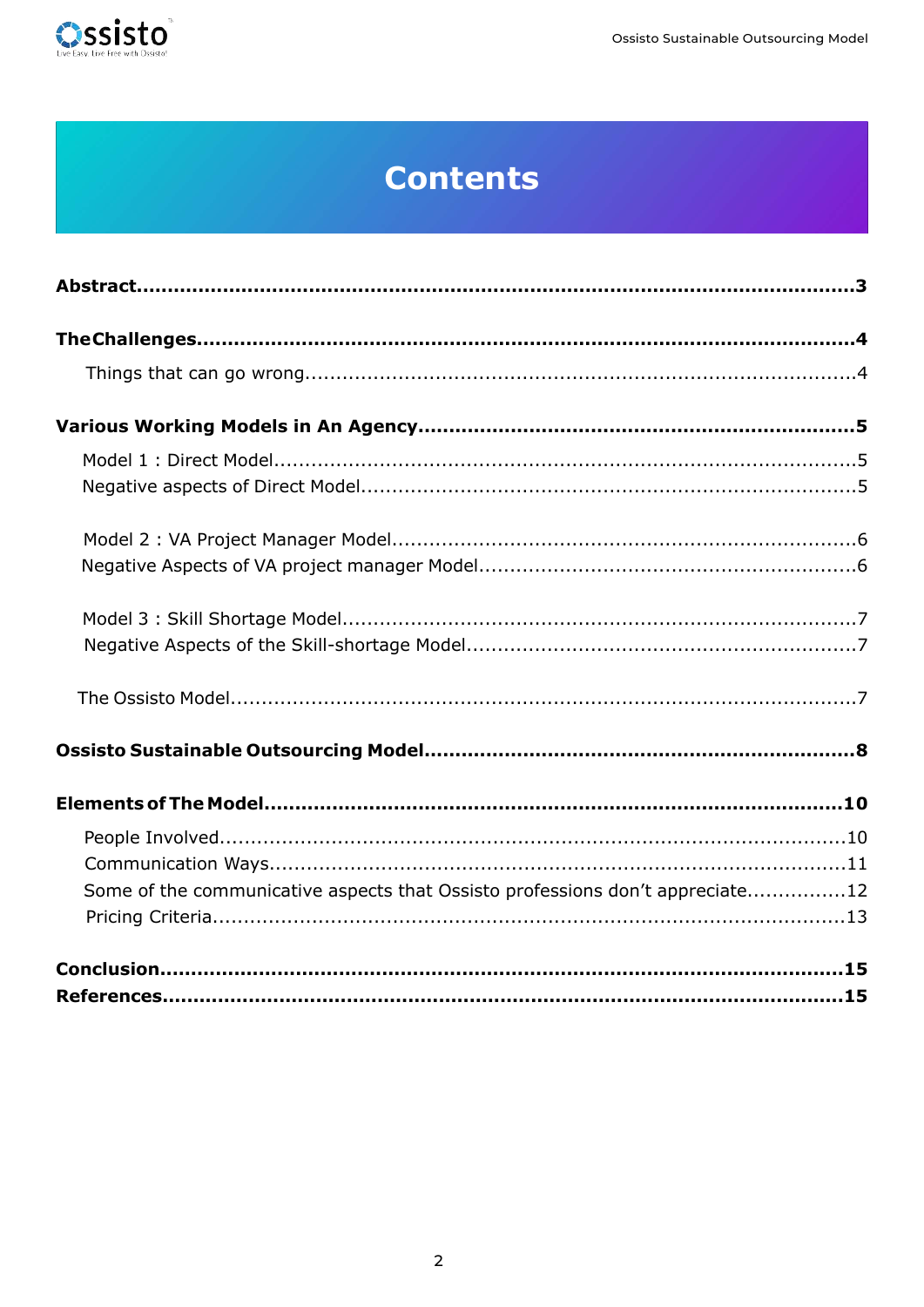<span id="page-2-0"></span>



Outsource2Ossisto is one of the paramount virtual assistant and outsourcing service providers for all the major industries. The immense experience its experts and professionals have with each of their clients resulted in a discovery of pattern which later developed into an efficient mutual work model. This white paper contains details on a working model that will definitely convert all the current challenges involved in associating with a virtual assistant to create productive outcomes.

Usually, if a person needs a virtual assistant; he or she will check the internet for a highly rated agency or individual experts on platforms like Fiverr or Upwork, PeoplePerHour, Freelancer, etc. However, there is always challenges working with a remote employee and only if the work model is set in the right direction then one can get the work completed on right time without any errors and discrepancies. This white paper is an eye-opener on what works and what not. As it is completely based on Ossisto professional's first hand involvement in creating years of remote working strategies that actually work perfectly for all the industries alike, the chances of errors are less.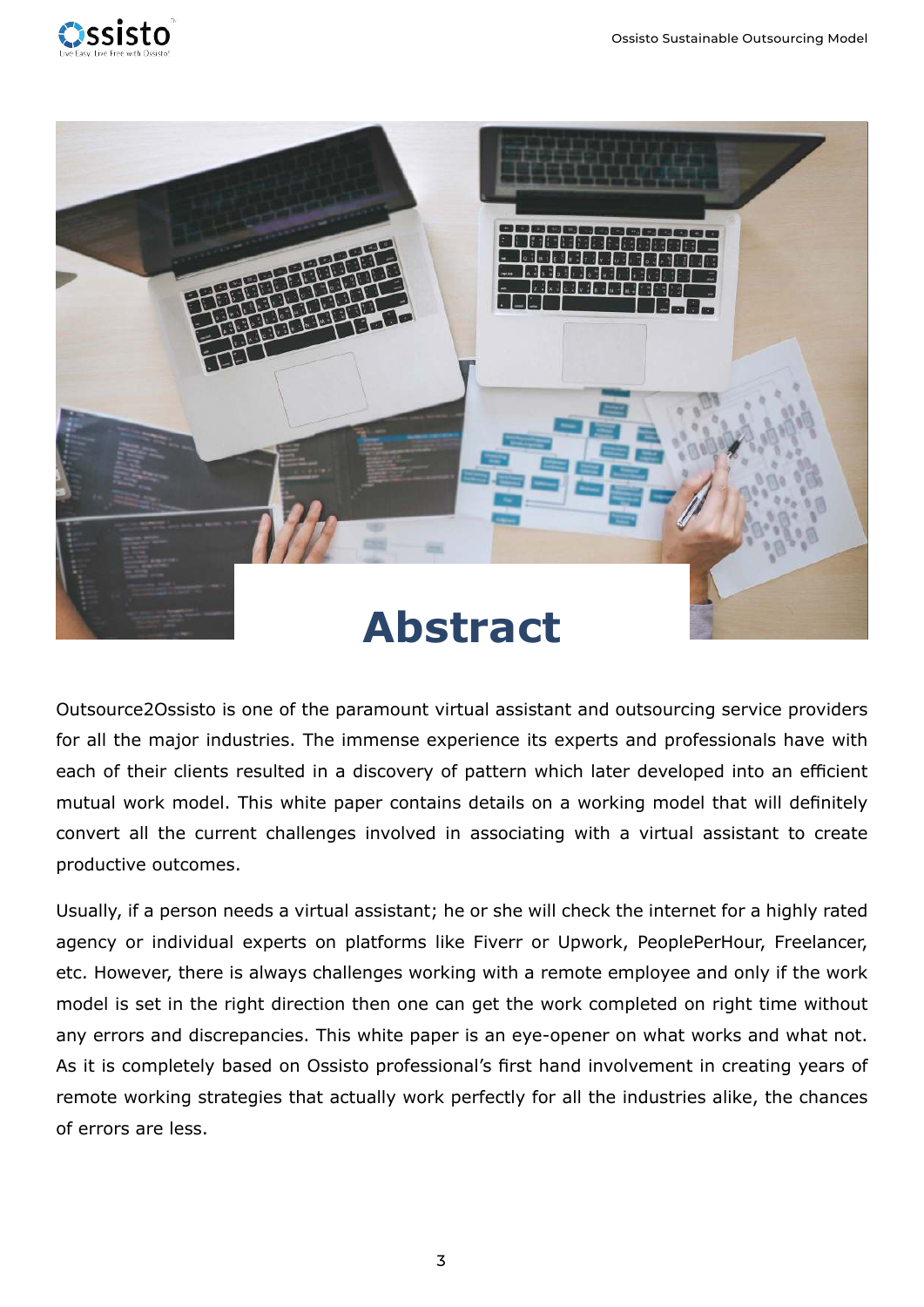<span id="page-3-0"></span>

# **The Challenges**

Remote working involves an individual or a group of individuals working for a single client or multiple clients from anywhere around the globe. While micromanaging the in-house employees, organizations face with many glitches, inefficiencies and chaos. Then imagine the kind of challenges one can face managing a remote team. If it is the first time hiring a VA then it is going to be extra laborious.



#### **Things that can go wrong**

- Communication constraints caused by time zone differences
- Wrong parameter considerations in choosing a VA
- Hiring a specialist to do only one task and not setting clear goals
- Indiscretion and missing on important details while assigning tasks
- Allowing no independence and micromanaging
- Exhibiting no encouragement or not giving the experts enough credits
- Using no project management tools
- Technical errors

However, the Ossisto sustainable outsourcing model explained in the further section can flatten the challenge curve tremendously.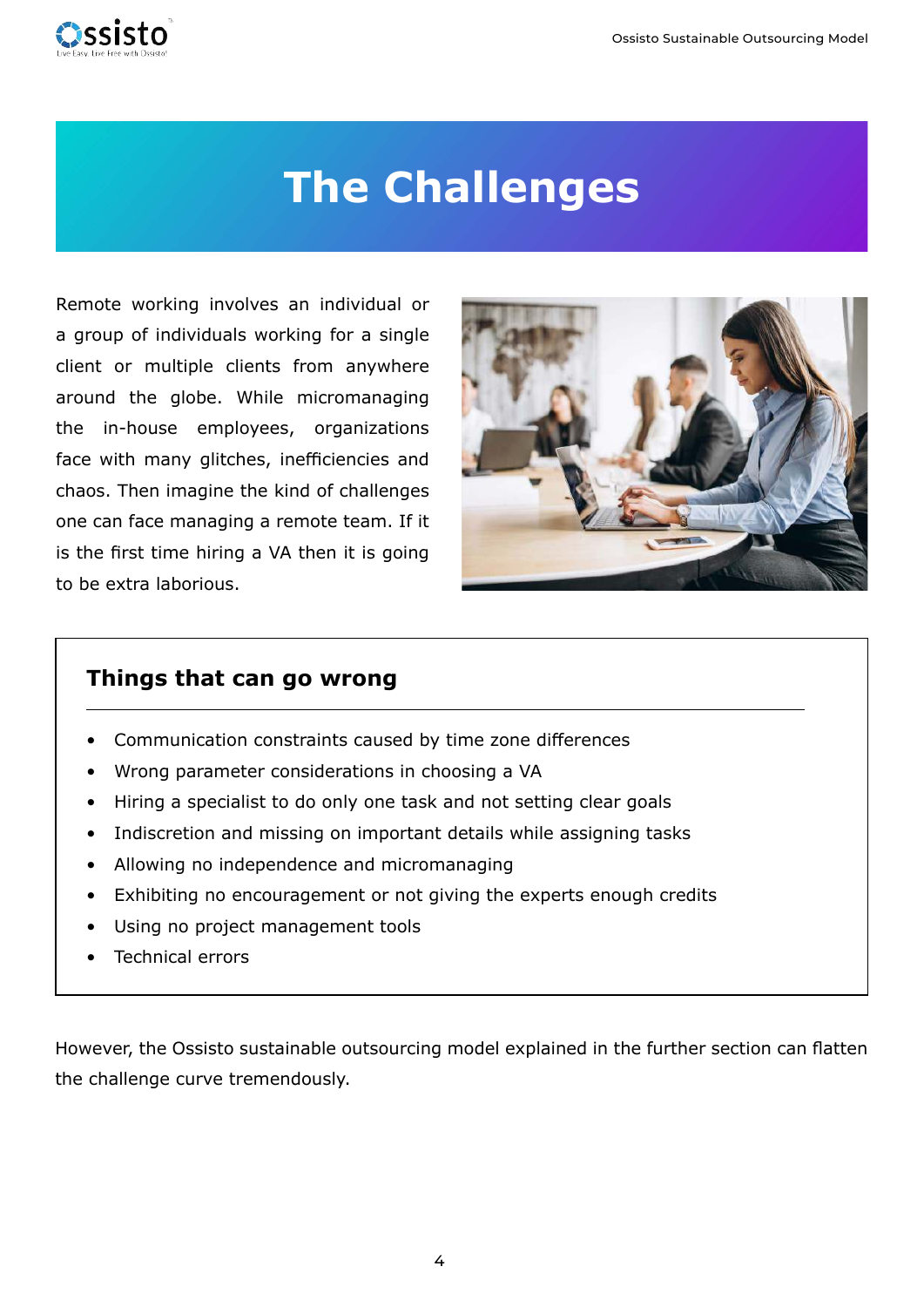<span id="page-4-0"></span>

# **Various Working Models in An Agency**

Most of those who are in the outsourcing industry will know the existing models guiding professionals in this field on how to work. Many of these may not be truly efficient. Have a look at some of the major ones.

# **Model 1**

# **Direct Model**

In this model there will only be a client and a virtual assistant. All the communication is direct and straightforward. Though this model will appear truly efficient, it has its own faults.

First and foremost, the intention of taking assistance from a VA is to reduce the workload and have carefree self-time. Direct model



### **Negative Aspects of the Direct Model**

- Clients should involve in all the steps
- VAs will have lesser freedom
- A lack of second opinion on projects
- A replacement of the VA in case of emergency is non-practicable

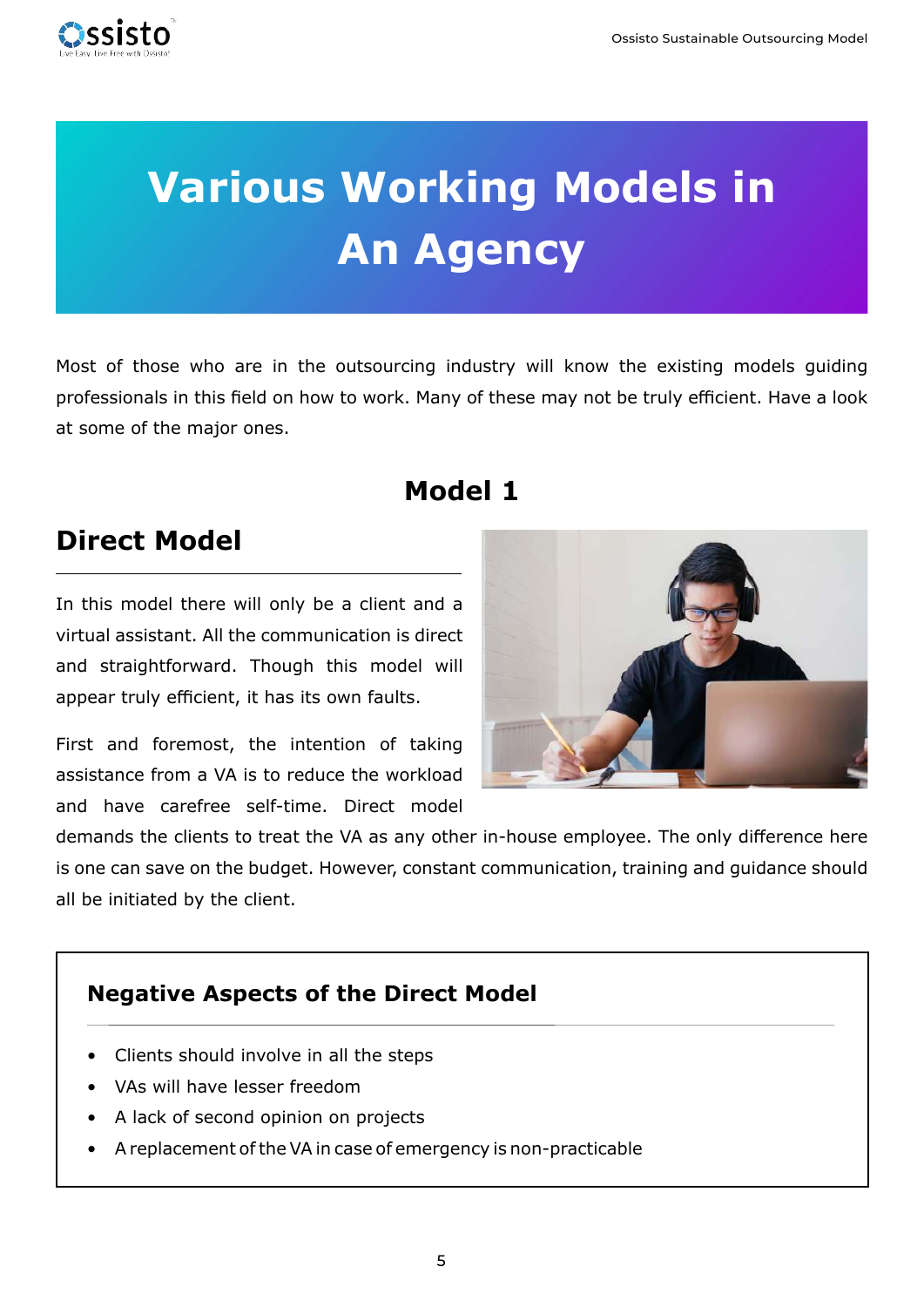<span id="page-5-0"></span>

### **Model 2**

### **VA Project Manager Model**



When the communication between the client and the customer is moderated by an expertise or a senior professional, the agency is following a virtual assistant project manager model. Ideally, a lot many issues in the direct model can be eliminated here. VA or VAs has the freedom to choose the work timings, have always someone to guide till the completion, there will be no scrutinized micro management and a smooth monitoring process is in place.

### **Negative Aspects of the Model**

- Creates a bottleneck in the system as the manager checks and recheck all the processes.
- Disagreements between the VA and the manager will result in more time to complete the projects. So, those organizations following this model should choose its project managers wisely.
- The client should pay more, as 2 experts are involved in such a working model.
- The agency needs to have many clients to see this model pay. This is because more professionals are included in the process.

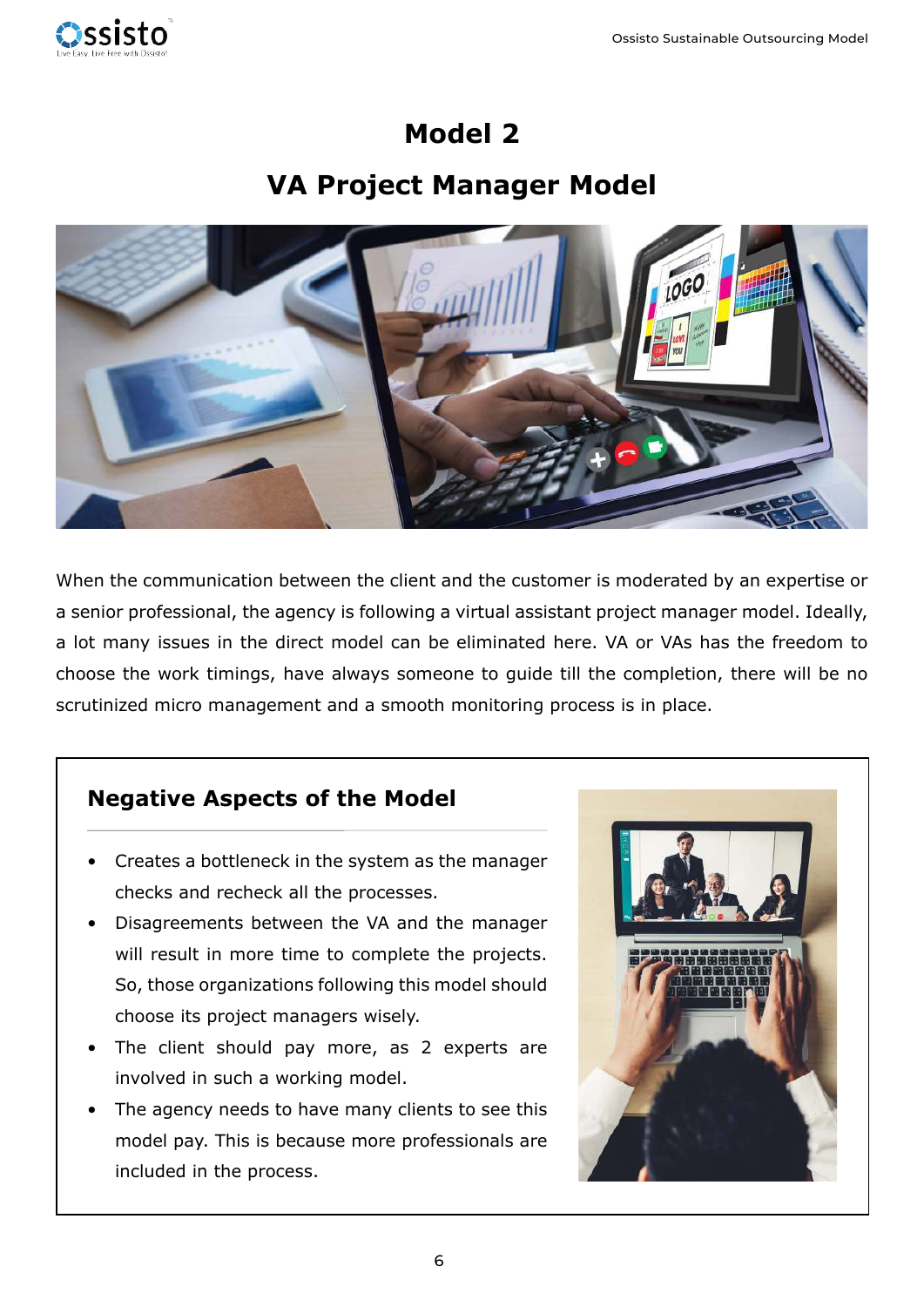<span id="page-6-0"></span>

### **Model 3**

# **Skill Shortage Model**

If you are running a virtual assistant agency or you have yourself been a VA at least once in your lifetime; you know that sometimes clients ask for skills that you don't have. This is not a bad thing at all, learning new skills is an added advantage for an individual but when it comes to an agency, it is an act of over-burdening an employee. Skill shortage model is when agencies has fewer employees and yet, sign up with more number of clients purely with a profit making attitude.

For example, what happens when a content writer is made to do a website developing task and social media handling all in one go? Well, he or she is expected to do multitasking. Smaller agencies with less staffs mostly follow this model.

### **Negative Aspects of the Skill-shortage Model**

- The quality of the work will be compromised
- VAs will always be overworked
- Imbalances will result in employee dissatisfaction
- High attrition rate



### **The Ossisto Model**

Ossisto, a virtual assistant company that everybody relies on, have happy satisfied customers around the globe. Through careful marking of the trends that bring high efficiency into a process and taking only the advantages of all the existing outsourcing models; Ossisto has created one of the ideal models that all the agencies can truly follow to reap all the benefits. This model is perfectly balanced and considers happiness of both the clients and VAs. Let us call this super working model as **Ossisto Sustainable Outsourcing Model**.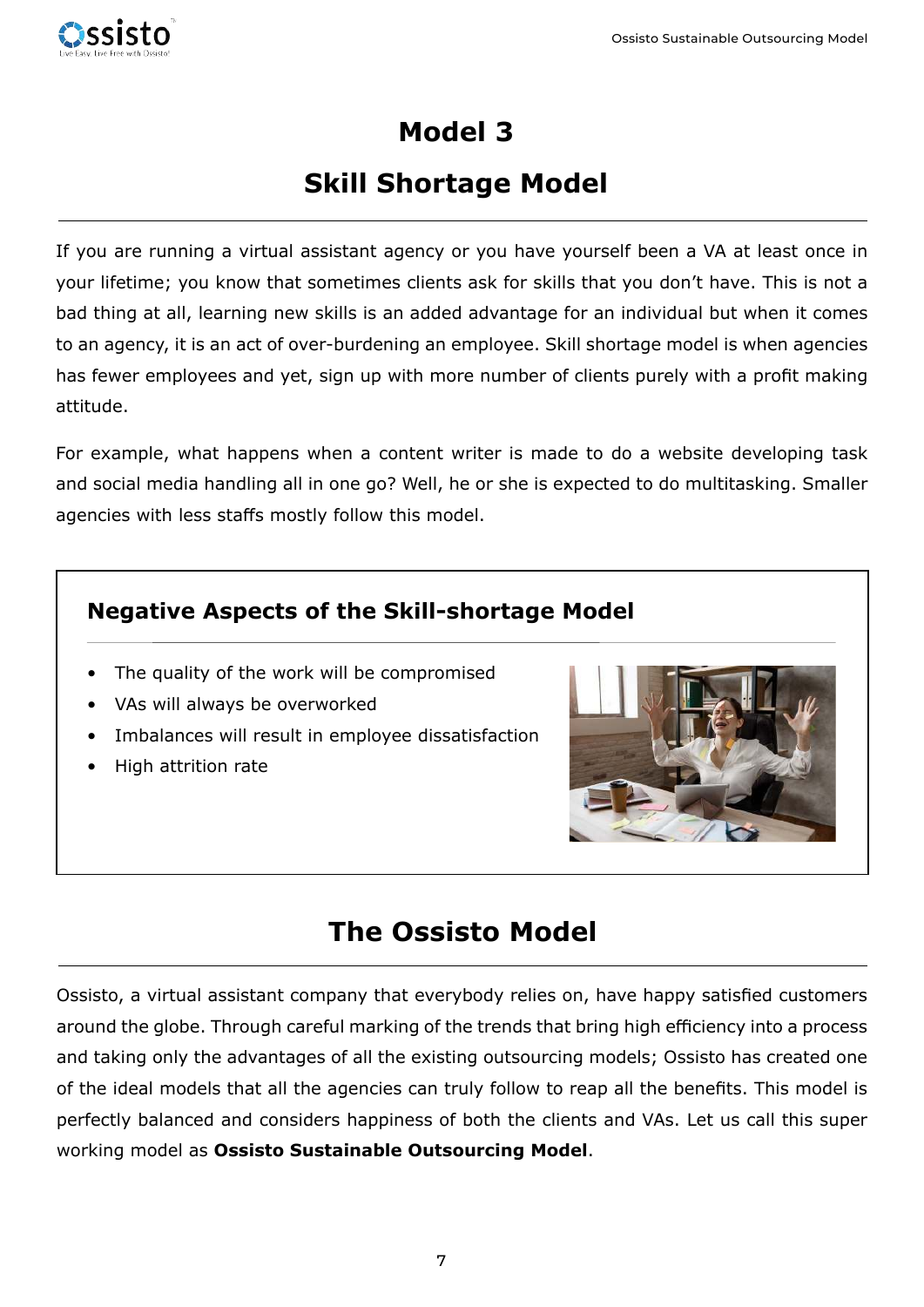# <span id="page-7-0"></span>**Ossisto Sustainable Outsourcing Model**

Through days of trying out various working models, the organization was able to find the fine track that makes the days smoother and gain higher ROI. This sustainable model has project managers, clients, VAs and other experts on the same plane. They can all talk with each other, discuss unanimously and then decide on the best strategies. This is exactly why all the professionals at Ossisto are hand-picked and have great communication skill and quick adaptation mind-set.



#### **Ossisto Sustainable Outsourcing Model**

While figuring out the best VA model that works perfectly for all the industries, the following factors were taken into consideration.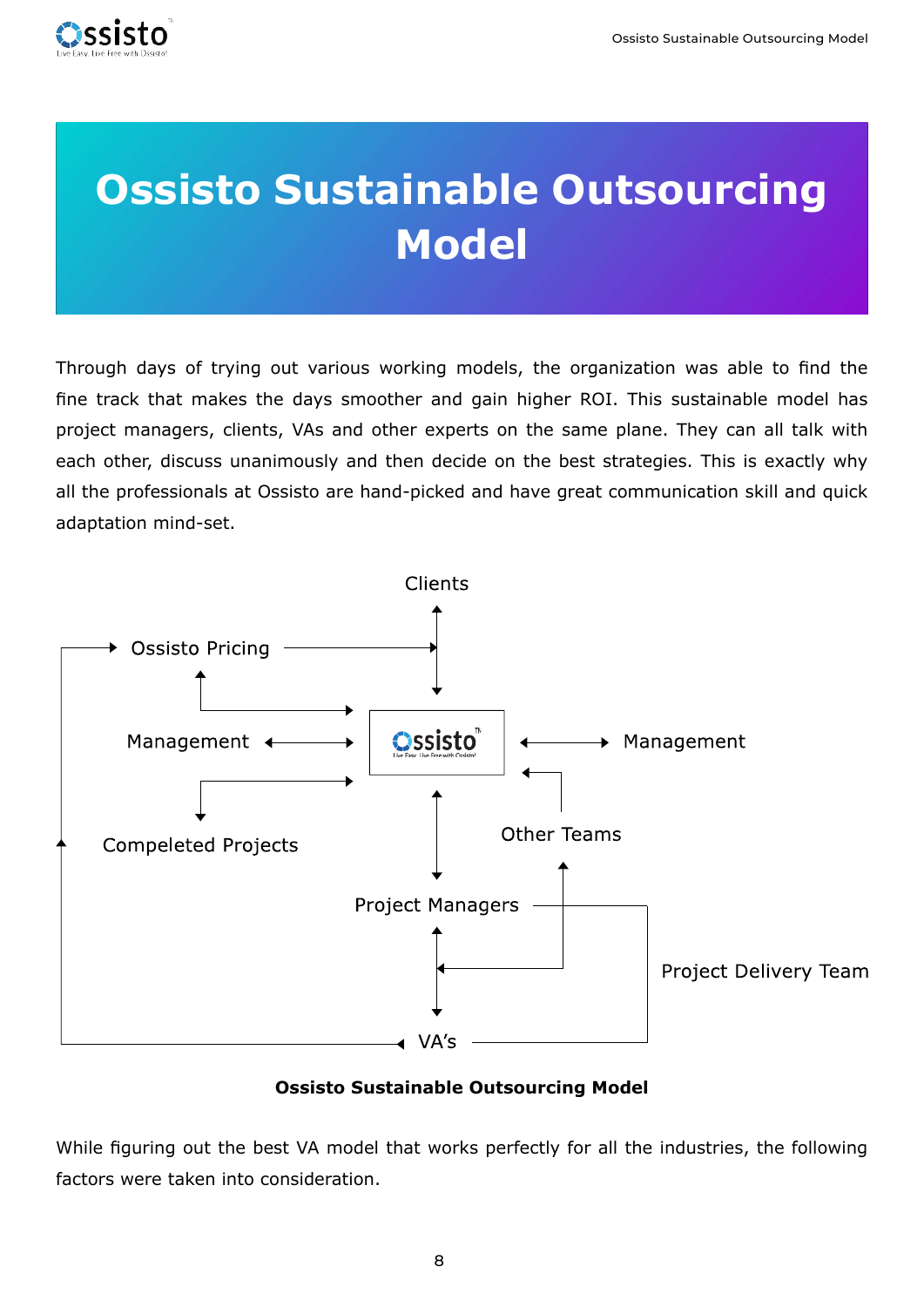

**Strategic Effectiveness:** Any action initiated by Ossisto, VAs keeps in mind the organization's goals along with adding benefits for the clients.

**Operational Efficiencies:** All the services are intended to save time and money for all involved in the process. Into the work environment, the dynamic leaders bring performance measuring methods to identify and eliminate unnecessary steps and complications. The right amount of management and monitoring in a way that the VAs do not get weighed upon and pressurized by the clientele expectations and peers is followed.

**Customer Intimacy:** Get the project, complete it, take the payment and send a courtesy email. This is not what the sustenance model demands. From the time when an inquiry is made by a client, a journey of partnership starts. Though VAs works on the outsourced projects, clients feel as if they have an extended team working arduously for their company's progress.

Proactive customer relations desk is made available 24/7 to all those who wants to communicate with the organization. Also, the digital marketing team creates amazing client outreach and online programs that fascinate customers to go for the clarity and reliable services that brings value additions to their doorsteps.

**Value Leadership:** VA at Ossisto is not just robots programmed to work only according the client commands and requirements. Here, each professional is equipped with tools and skills to lead projects single handedly. Yes of course, there are project manager that looks overall into the project but all the professionals are capable of leading the tasks individually.

Each of the VAs has a considerable fan base among the clients and the number of appreciation letters received is just a minor proof. While the intake, each of VAs are screened for core leadership values such as integrity, authenticity and ability to make a difference. For instance, if Ossisto VA received a social media handling project, the experts try to strategize unique solutions that not only solve an issue, but creative and innovative components are added into it. Mundane is considered as an enormity pushing all experts to excel in whatever they handle.

**Strategic Agility:** Ossisto experts have the ability to move smoothly through work processes, demonstrating organizational value, 360-degree accountability and capitalizing on the best opportunities. Ability to move strategically and quickly while dealing a project is a result of the power of observation and Fervent hard work.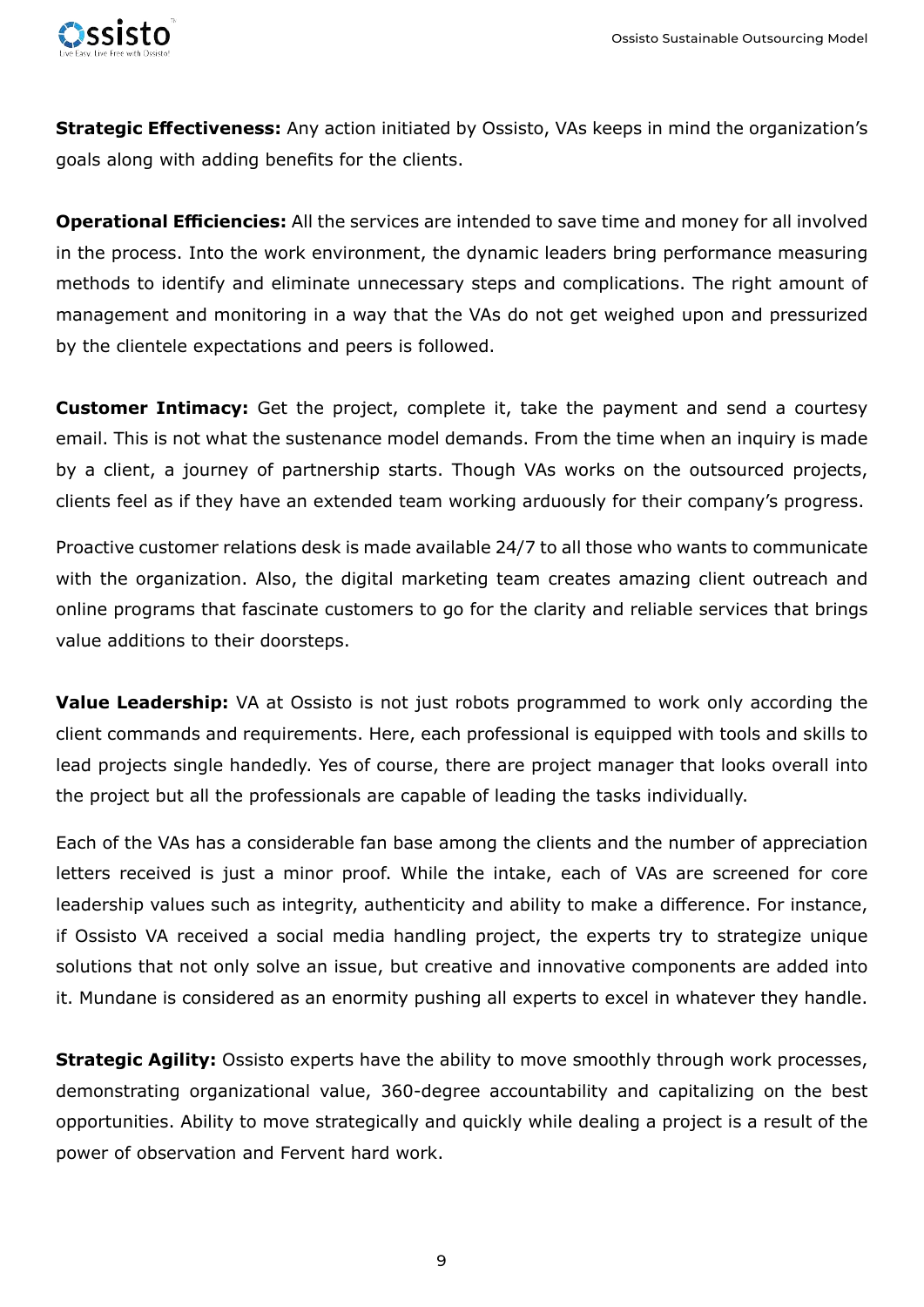<span id="page-9-0"></span>

# **Elements of The Model**

In the modeling process, the professionals at Ossisto carefully studied how to take the best out of the below detailed elements. So, the new sustainable model leverages on top class components.

## **People Involved**

VA OR VAs, the client, the project manager and the entire Ossisto team. It is the realization that togetherness is a power and communication is the true solution, a non-linear channel is opened up to the client. It is the client's choice that is given more importance here. From choosing the VA and with whom the communication should be maintained, it is the client's choice. But when it comes to analyzing and scrutinizing a task completed by a VA; project manager plays a crucial role. Here in this sustainable model, anyone can take the help within the team and everyone is equally competent.



**Non-liner Involvement of People**

It is a non-linear model with a robust support system. A fast replacement of VAs in case of dissatisfaction at the same price and sometimes at discounted rate helps the organization in retaining its clients even during tough economic situations. For instance, in the beginning of 2020, pandemic Covid-19 has resulted in millions of people losing their jobs. However, Ossisto could support all its clients' in running their businesses normally by giving total assistance.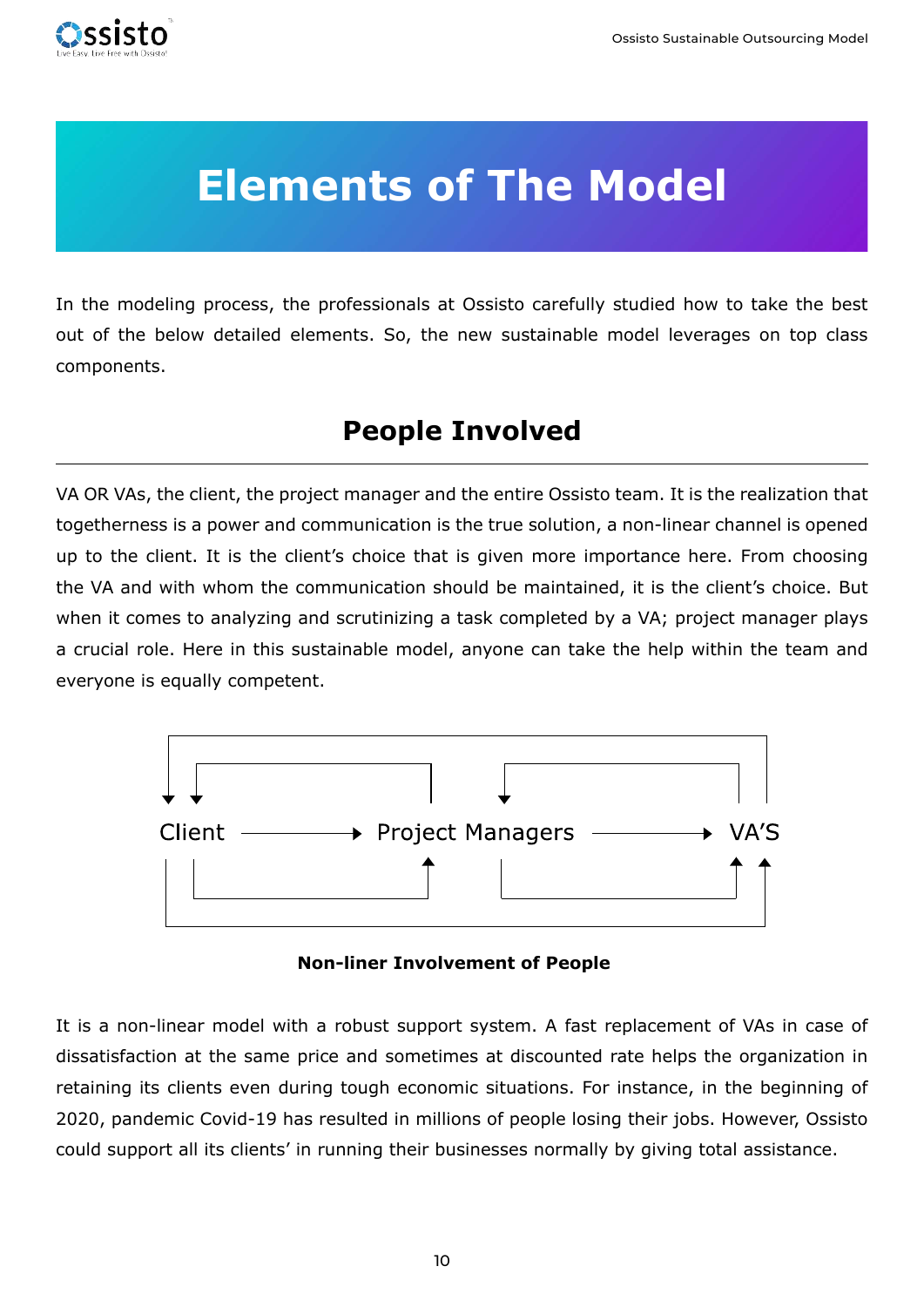<span id="page-10-0"></span>

### **Communication Ways**

In the Ossisto sustenance model, all the individuals involved are communicators and receivers. So, the sender and receiver need to hone up the skills on encoding and decoding the messages.

The interactive communication model is often known as convergence model in the business world. A series of messages sent between the receiver and sender with an intention to gain sensible feedback is encouraged. Unlike other models, here the messages are subtle and given utmost importance. Any topic in such a model is a topic for interactive discussions. Each dialogue initiated to recognize and perceive the listener's view points. Concentrating on clear information, giving equal importance to all the members in the communication channel; focus is given to empowerment rather than overpowering.



Like any other models of the past, this communication model has its critics. However, it is the best for a virtual assistant agency. One of the criticisms that this model face is that there is a chance of it becoming linear, if one of the communicator doesn't respond properly. This is why Ossisto experts in the initial stage of the project, build rapport with the clients. Our professionals take part in their business internal meetings virtually to understand the soul of the business. It is just not getting into a rat race to complete a project.

Understanding various communication models often help us in pinpointing communication complexities. If there is no predictable pattern and flow to a communication channel, it will add to the already existing complexities. Imagine a debate competition is done without a moderator; it will be just a chaos. Similarly, in Ossisto sustenance model of virtual assistance, everyone is instructed on how to make a request, whom to reply to the query, how the feedback should be processed, whom should be given the priority in the process etc. Here, hierarchy is not concentrated; focus is on increased retention and engagement. An interactive model boosts both senders and receivers' confidence, making them feel smarter and valued.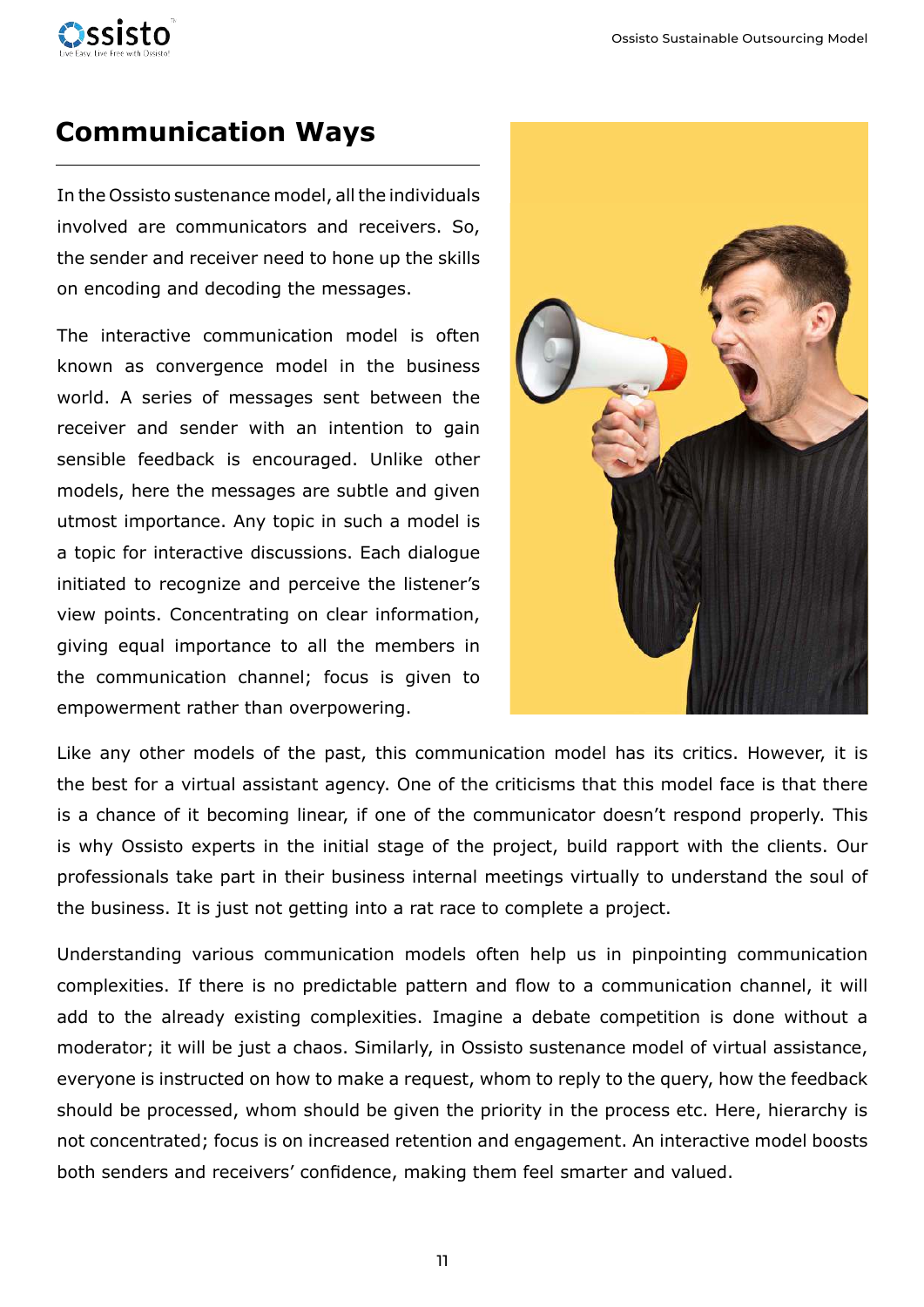

From the time Ossisto receives a project or a task query, the client is taken through a communication process relevant to overcome the obstacles that they face in their business operations. Whether it be BPO, business support, creative design, digital marketing, finance and accounting, IT development, personal assistance, content writing, IMS or IT recruitment; the team has the best communicators hand-picked based on various parameters.



**Interactive Communication Model**

### **Some of the communicative aspects that Ossisto professions don't appreciate are:**

- Missing calls, messages, emails and meetings
- Not picking calls on time or not reverting to emails on time
- Using rude words
- Demeaning a person's idea or opinion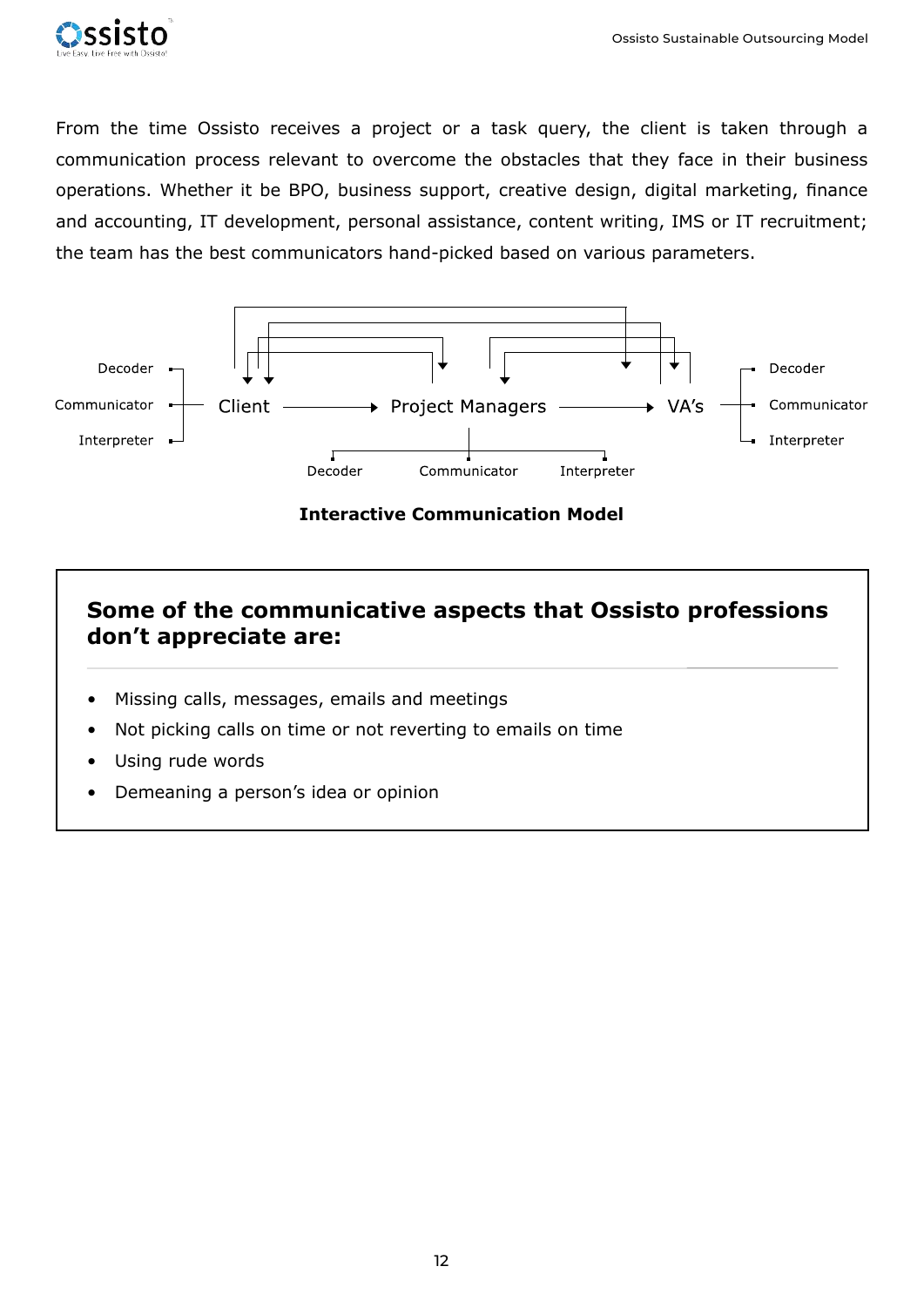<span id="page-12-0"></span>

# **Pricing Criteria**

Ossisto always assures pocket-friendly prices and great rebates. Payment on project basis helps organizations save a lot of money. The packaged pricings are affordable compared to hiring a specialist on a full time basis.

This is the most affordable VA pricing plan available in the market. Rely on Ossisto and you get everything you want under 1 roof. For instance, take the top 2 freelancer website and let us compare the pricings.

### **Current Ossisto Charges:**

General VA services are charged at \$10 & Technical VA services are charged at \$15

#### **Fivers :**

- Hiring a freelance level 2 web professional on Fiverr starts at around 30 dollars.
- Whereas \$15 is charged for hiring a specialist at Ossisto, their incredible skill set amazes the clients and the project is completed within the stipulated decided time.

### **Upwork :**

- A content writer charges minimum 30\$/hour
- Any content task is done 10\$/hour at Ossisto

#### **Our pricing models are chosen based on the following parameters:**

**Deadline specifications :** At the beginning of the project, clients are informed of the estimated deadlines or the time that would take to complete a task.

**Skill-set variables:** virtual assistants are chosen based on the demanding skill sets to complete a project. Charges for each skill sets vary.

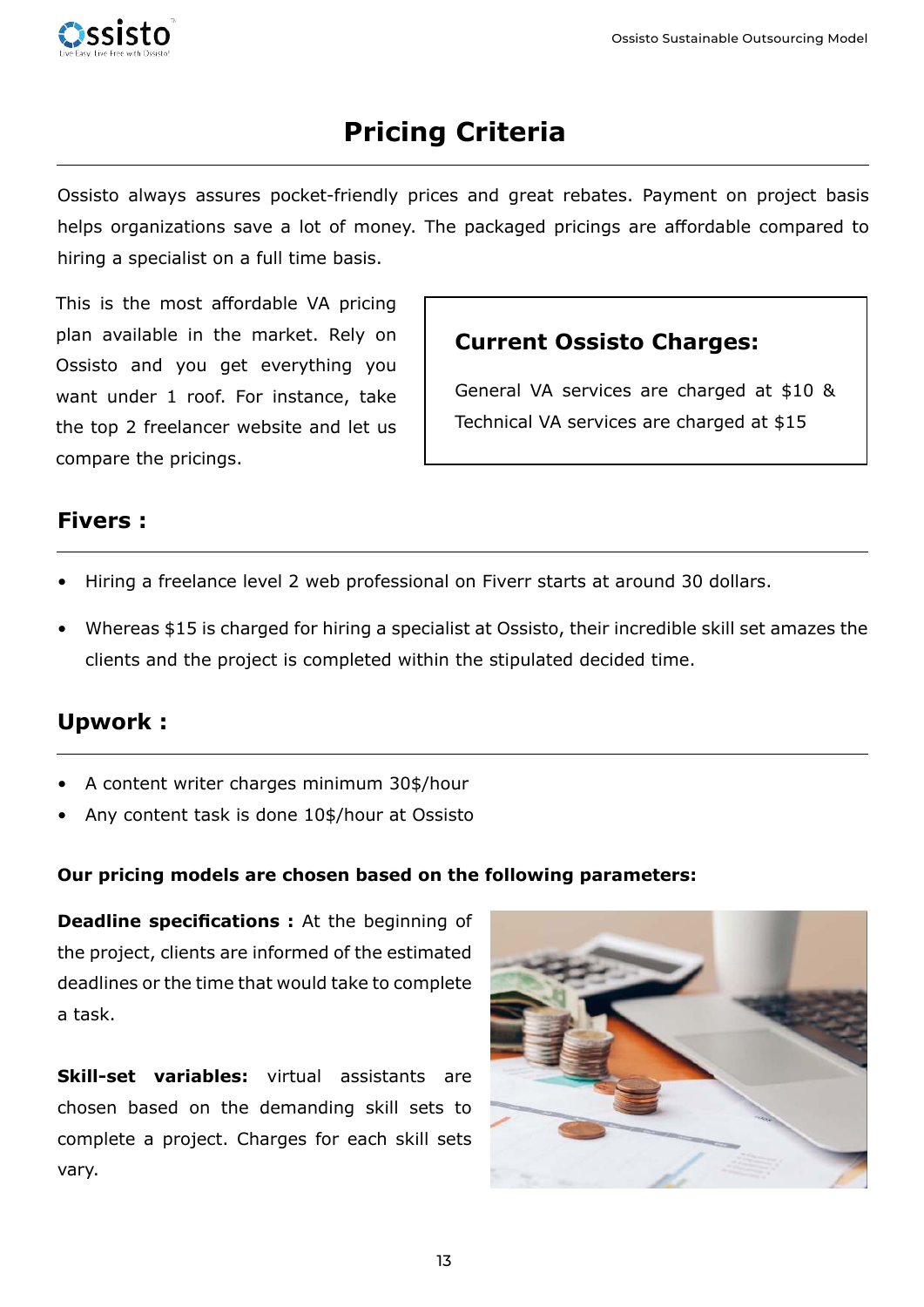

**Technical complexities:** If a task needs technical skills, charges will be a little higher because here software and tools comes into the picture.

**Time used:** Time is the major factor. The key is to get a task done within a short time without compromising on the quality. If an extended time is needed, VAs requests the clients. Quality cannot be diluted in a process where time is considered money. So it all varies according to the project.

**Performance parameters:** Once a task is completed, it is monitored for the performance. For instance, if a client comes to Ossisto with a digital marketing requirement; until and unless a specific target is achieved, charges won't be fixed. Achieved measurable performance of a product or a service and charges incurred based on it is insurance for the employees. No one will be undercharged for their hard work, ideas, innovations and strategies. In the initial preparatory phase itself, performance targets will be discussed within the team.



#### **Affordable Right Charges**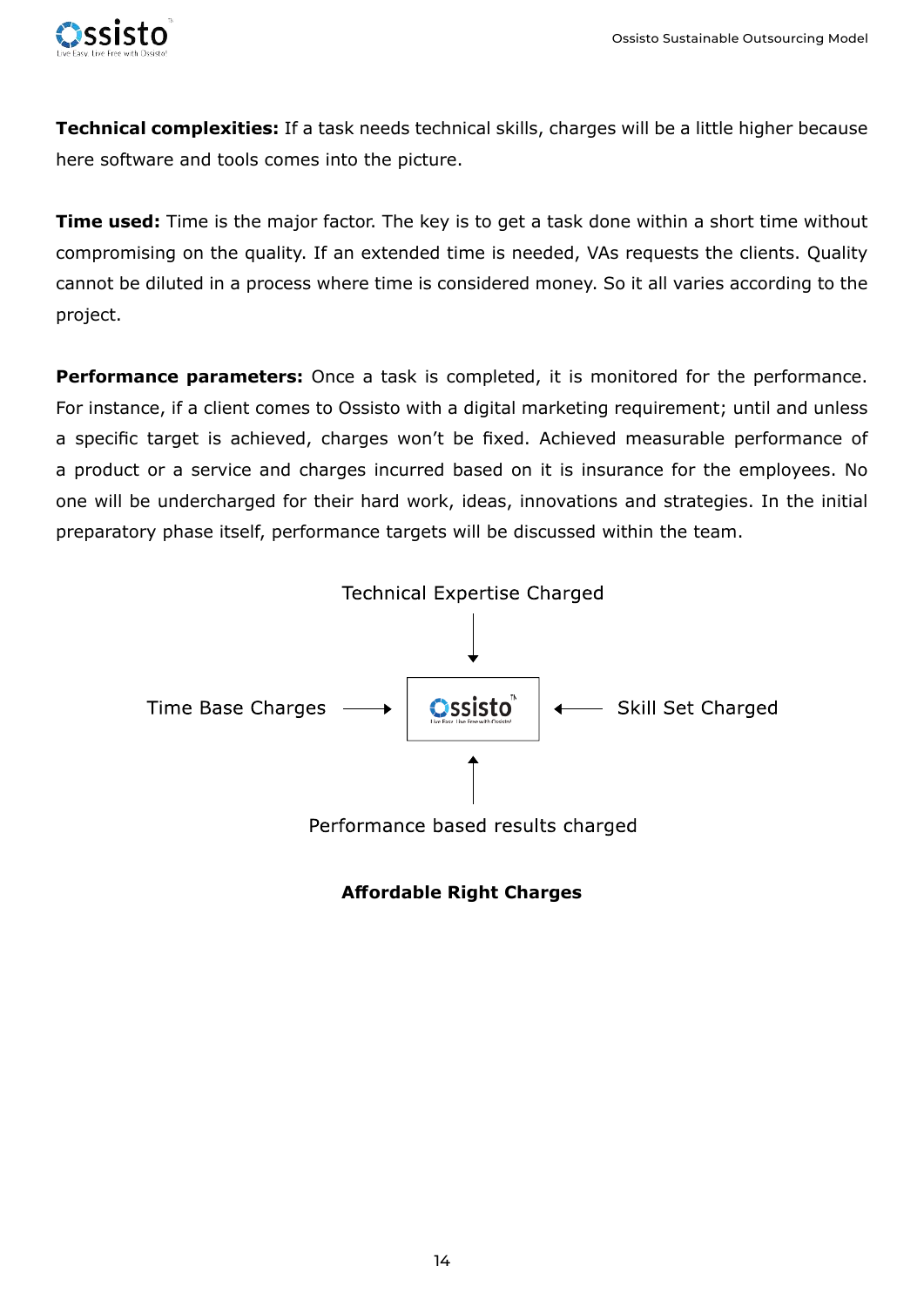<span id="page-14-0"></span>

# **Conclusion**

Osssito sustainable outsourcing model is suitable for all the economic situations. Yes, it may seem to a few like a whopping cliché but it's the truth. Here, everyone takes up their responsibilities and understands the importance of inter-personal communication. Client will not feel the burden of payment as it is project based. Luckily, this model is perfect for all the industries. There is no unavailability of the dedicated VA at any point of time and faster replacement in case of dissatisfaction is assured.

Make outsourcing a permanent feature and sustainable means of getting the work done in your organization. Say good-bye to pain, cost and frustration dealing with an unproductive in-house employee. Entrust the project with Ossisto and sit back and relax. Well, outcomes at Ossisto will never be cloudy and no negotiations on quality.

# **References**

https://theoutsourcedaccountant.com/blog/models-of-outsourcing/

https://medium.com/existek/types-of-it-outsourcing-and-types-of-contracts-in-outsourced-software-projectsmanagement-c7b18d7d63ea

https://www.outsourcinginsight.com/types-of-outsourcing/

https://aglowiditsolutions.com/blog/outsourcing-pricing-models/

https://hbswk.hbs.edu/item/is-performance-based-pricing-the-right-price-for-you